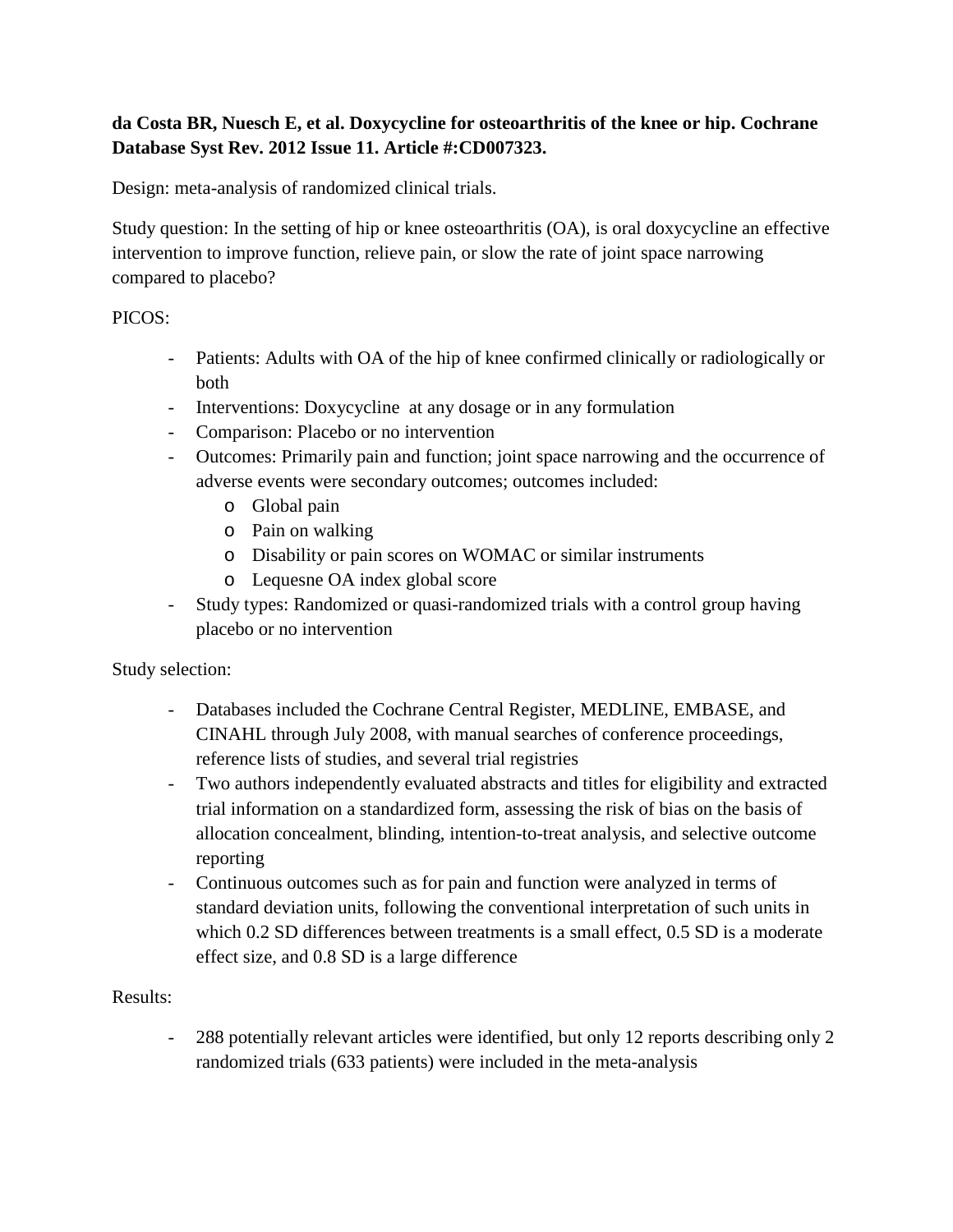- o No ongoing trials were found in trial registries and no further trials were found in conference proceedings
- o Both trials were considered of moderate quality, with both trials lacking intention-to-treat analysis and one with unclear allocation concealment
- Both RCTs administered doxycycline at a dose of 100 mg twice daily; one trial lasted for 30 months and the other lasted for 24 weeks
- Pooling of data from both trials suggested that there is no difference between doxycycline and placebo for pain relief or function
	- o The pooled effect size was 0.05 SD (95% confidence interval from 0.22 SD in favor of doxycycline to 0.13 SD in favor of placebo), which corresponds to a difference on a 10 point VAS pain scale of 0.1 points
	- o WOMAC function from pooling outcome data from both trials was also nearly nonexistent, with an effect size of 0.07 SD (95% CI from 0.25 SD in favor of doxycycline to 0.10 points in favor of placebo), corresponding to a difference of 0.2 points on a 10 point disability scale
- The difference between doxycycline and placebo on joint space narrowing was small (0.23 SD in favor of doxycycline)
- Safety data showed that patients randomized to doxycycline were more than twice as likely to withdraw from a study because of adverse effects, even though no serious adverse events were deemed to be attributable to doxycycline
- One of the trials may have been susceptible to bias due to selective outcome reporting; the primary outcome in the registered trial protocol was joint space narrowing in the contralateral knee, but the published trial reported on reduced joint space narrowing in the index knee with no effect of doxycycline in the contralateral knee, rendering the effect of doxycycline on radiologic progression of OA even more dubious

Authors' conclusions:

- The benefits in terms of pain and function of doxycycline in patients with OA of the knee is minimal to non-existent
- The small benefit in terms of joint space narrowing was of questionable clinical relevance
- Any biases which were present in the studies would be expected to act in favor of showing a therapeutic effect of doxycycline rather than of placebo
- It is unlikely that any relevant articles were missed, and no trials in the future are likely to change the estimate of a null effect of doxycycline

Comments: